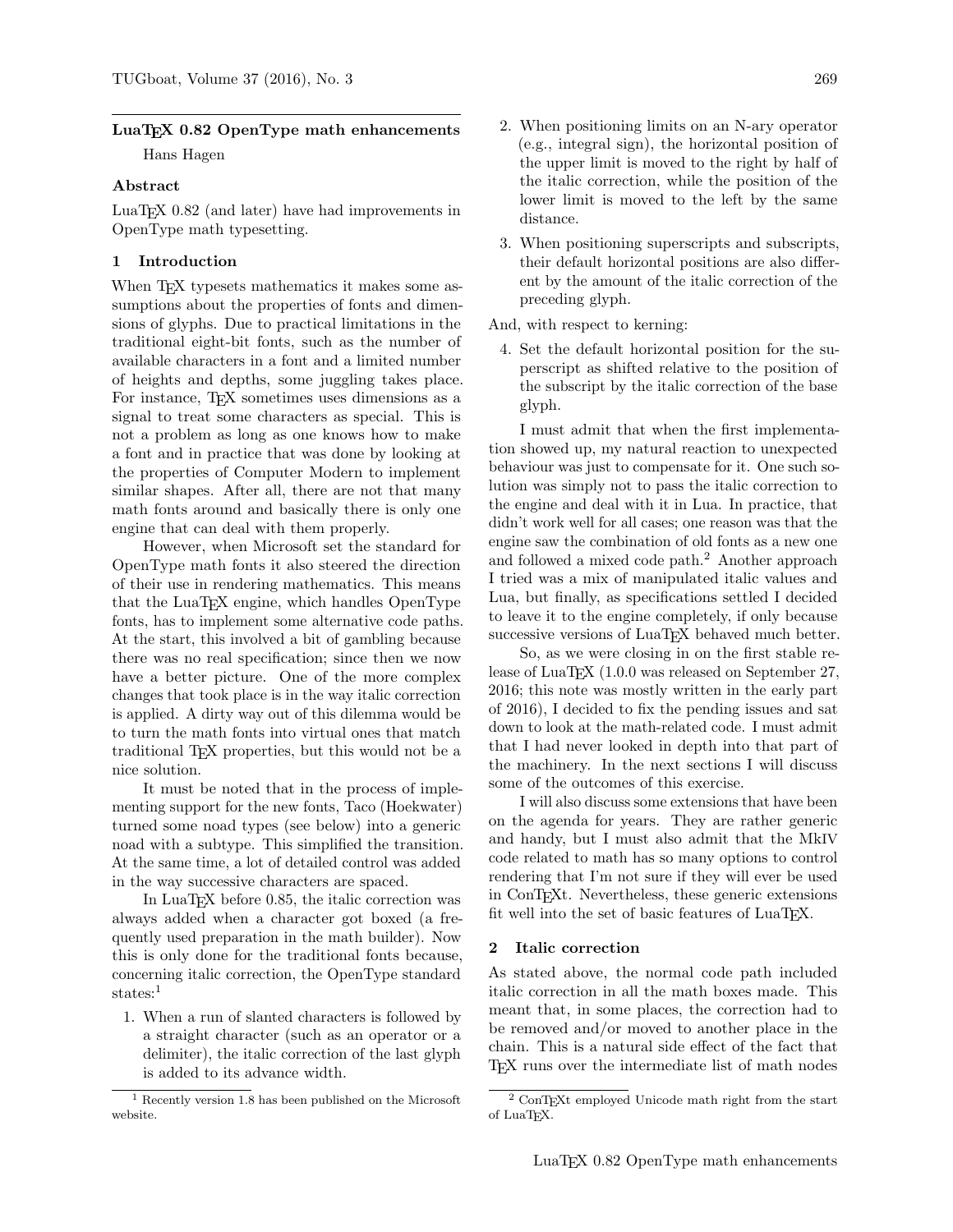

Figure 1: Italic correction examples (1): superscripts shifted right and subscripts left.



Figure 2: Italic correction examples (2): plain integral vs. integral with limits

(noads) and turns them into regular nodes, mostly glyphs, kerns, glue and boxes.

The complication is not so much the italic corrections themselves, because we could just continue to do the same, but the fact that these corrections are to be interpreted differently in case of integrals. There, the problem is that we have to (kind of) look backward at what is done in order to determine what italic corrections are to be applied.

The original solution was to keep track of the applied correction via variables but that still made some analysis necessary. In the new implementation, more information is stored in the processed noads. This is a logical choice given that we have already added other information. It also makes it possible to fix cases that will (for sure) show up in the future.

In figure 1 we show two examples of inline italic correction. The superscripts are shifted to the right and the subscripts to the left. In the case of an integral sign, we need to move half the correction. This is triggered by the \nolimits primitive. In figure 2 we show the difference between just an integral character and one tagged as having limits.<sup>3</sup>

The amount of correction, if present at all, depends on the font, and in this document we use DejaVu math. Figure 3 shows a few variants. As you can see, the amount of correction is highly font dependent.

#### 3 Vertical delimiters

When we go into display math, there is a good chance that an integral has to be enlarged. The integral sign in Unicode has slot 0x222B, so we can define a bigger one as follows:

\def\standardint{\Umathchar "1 "0 "222B } \def\wrappedint{\mathop{\Umathchar "1 "0 "222B}} \def\biggerint{\mathop{

\Uleft height3ex depth3ex axis



Figure 3: Italic correction examples (3): correction amounts are font-dependent.

```
\Udelimiter "0 "0 "222B \Uright .}}
\def\evenbiggerint{\mathop{
   \Uleft height 6ex depth 6ex axis
   \Udelimiter "0 "0 "222B \Uright .}}
```
The axis keyword will apply a shift up over the size of the current styles math axis. We use this in some examples as:

| \displaystyle\standardint               | ^a_b\enspace |
|-----------------------------------------|--------------|
| \displaystyle\wrappedint                | ^a_b\enspace |
| \displaystyle\biggerint                 | ^a_b\enspace |
| \displaystyle\evenbiggerint^a_b\enspace |              |
| \$                                      |              |

\$

In figure 4 you can see some subtle differences. The wrapped version doesn't shift the superscript and subscript. The reason is that the operator is hidden in its own wrapper and the scripts attach at an outer level. So, unless we start analyzing the innermost noad and apply that to the outer, we cannot know the shift. Such analyzing is asking for problems: where do we stop and what slight variations do we take into account? It's better to be predictable.

Another observation is that Latin Modern does not provide (at least not yet) large integrals at all. The following four cases are equivalent:

\Uleft height 3ex depth 3ex axis

\Udelimiter "0 "0 "222B \Uright .

\Uleft . \Uright height 3ex depth 3ex axis \Udelimiter "0 "0 "222B

\Uleft . \Umiddle height 3ex depth 3ex axis

<sup>3</sup> We show some boxes so that you can get an idea what TEX is doing. Essentially, TEX puts superscripts and subscripts on top of each other with some kern in between and then corrects the dimensions.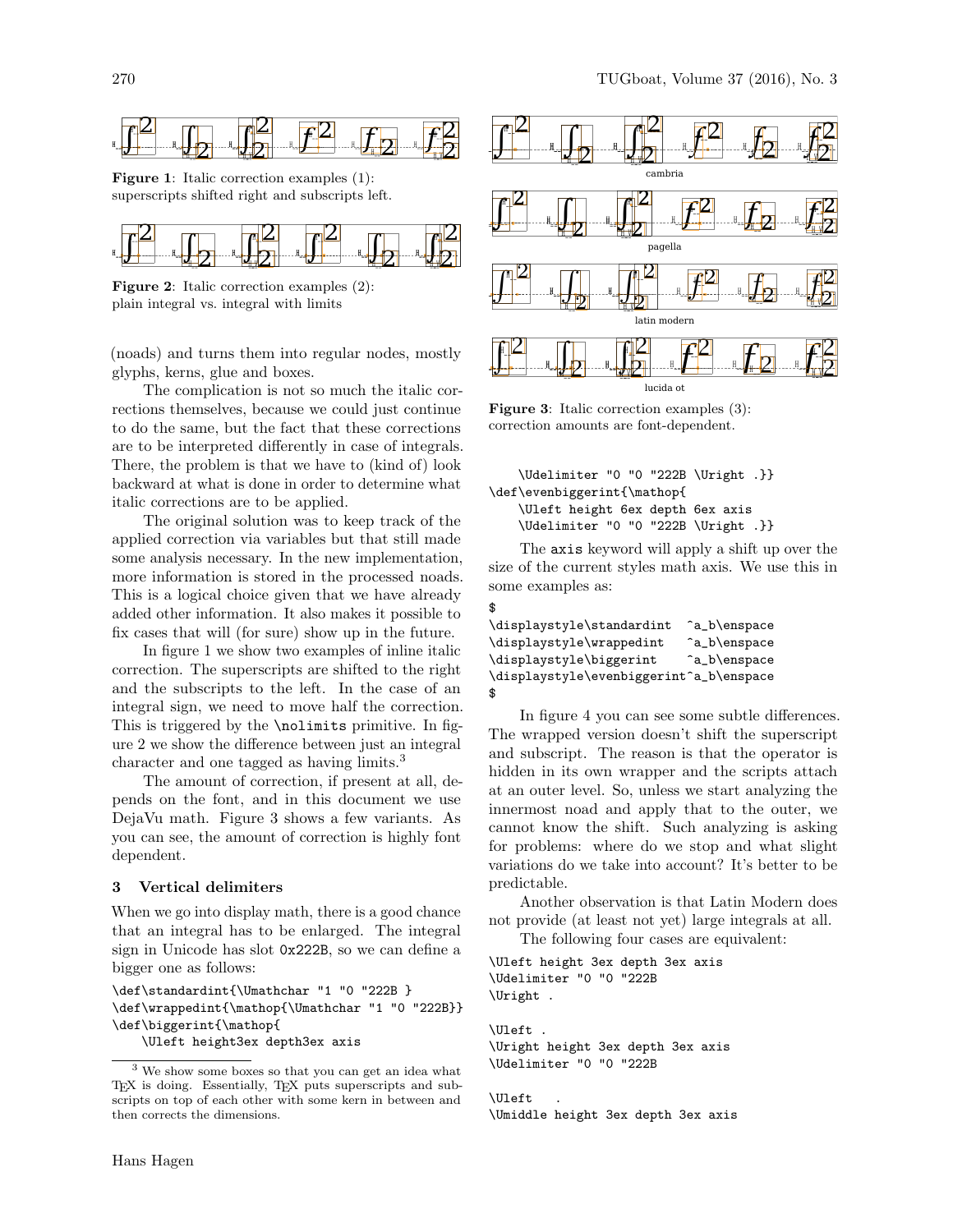

Figure 4: Comparison of integral variants (standard, wrapped, bigger, even bigger) among fonts: TEX Gyre Pagella, Cambria, Latin Modern, and Lucida OT.



Figure 5: Cambria integrals, adaptive; axis left, noaxis right.



Figure 6: Cambria left parenthesis, adaptive; axis left, noaxis right.

```
\Udelimiter "0 "0 "222B
\Uright .
```

```
\Uleft .
\Umiddle height 3ex depth 3ex axis
\Udelimiter "0 "0 "222B
\Uright .
```
However, because this all looks a bit clumsy, we now provide a new primitive:

\Uvextensible height  $\langle dimension \rangle$ depth  $\langle$  dimension $\rangle$ 

```
[no]axis
exact
\langle delimiter\rangle
```
The symbol to be constructed will have size height plus depth. When an axis is specified, the symbol will be shifted up, which is normally the case



Figure 7: Cambria integrals, with dimensions.



Figure 8: Cambria left parenthesis, with dimensions.

for such symbols. The keyword exact will correct the dimensions when no exact match is made, and this can be the case as long as we use the stepwise larger glyphs and before we end up using the composed shapes. When no dimensions are specified, the normal construction takes place and the only keyword that can be used then is noaxis which keeps the axis out of the calculations. After about a week of experimenting and exploring options, this combination made most sense, read: no fuzzy heuristics but predictable behaviour. After all, one might need different solutions for different fonts or circumstances and the applied logic (and expectations) can (and will, for sure) differ per macro package. Figures 5–8 show some examples.

# 4 Horizontal delimiters

Horizontal extenders also have some new options. Although one can achieve similar results with macros, the following might look a bit more natural. Also,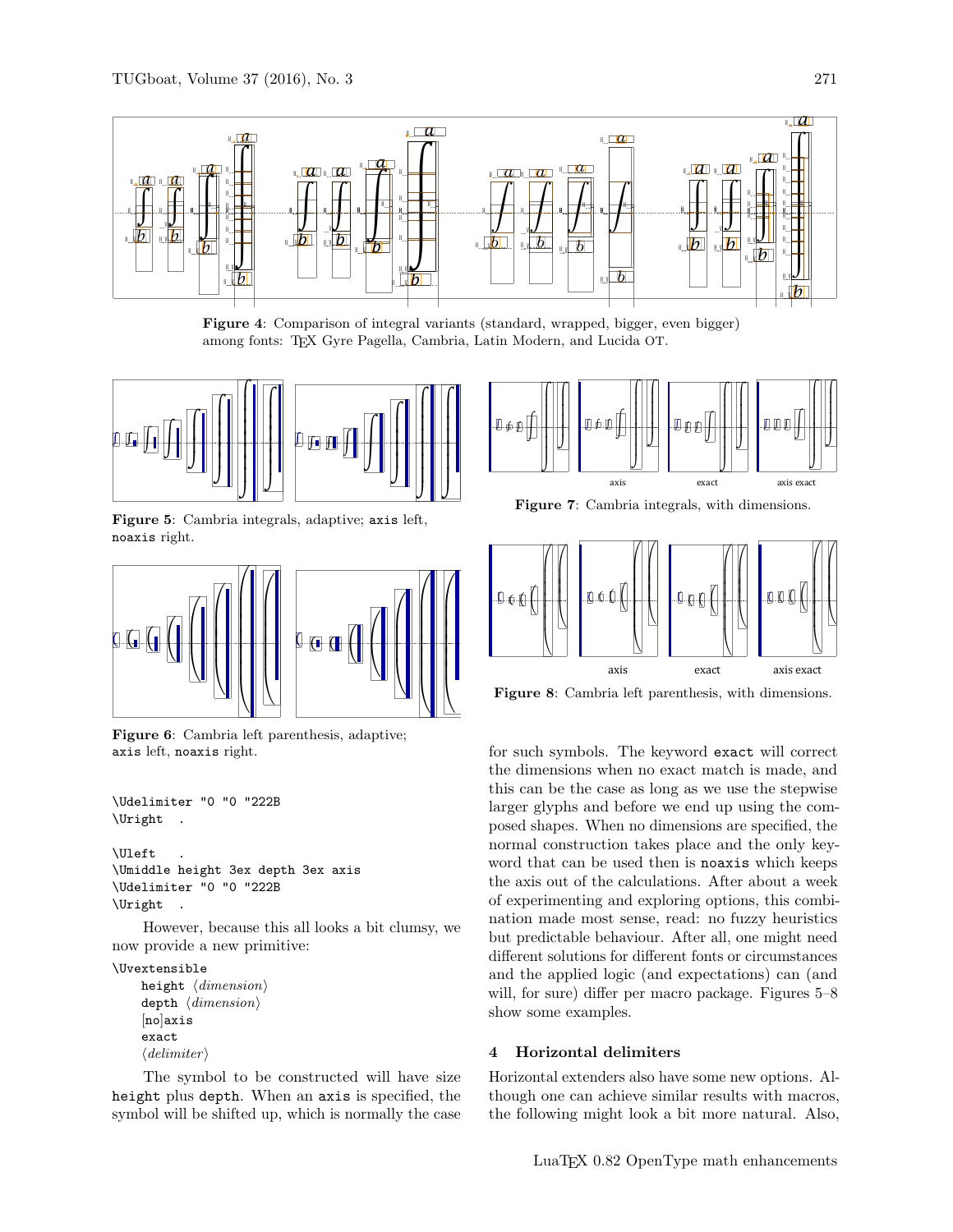| $(\text{default}) \leftrightarrow \leftrightarrow \leftrightarrow \leftrightarrow \leftrightarrow \leftrightarrow \leftrightarrow$ |                                                                                                                                                                                                                                                                                                                                                                                                                                                                                                                                                                                                                                                                                                                                                                        |                   |  |  |                                                                                                                               |                   |                       | $\leftrightarrow$ | $\leftrightarrow$ |
|------------------------------------------------------------------------------------------------------------------------------------|------------------------------------------------------------------------------------------------------------------------------------------------------------------------------------------------------------------------------------------------------------------------------------------------------------------------------------------------------------------------------------------------------------------------------------------------------------------------------------------------------------------------------------------------------------------------------------------------------------------------------------------------------------------------------------------------------------------------------------------------------------------------|-------------------|--|--|-------------------------------------------------------------------------------------------------------------------------------|-------------------|-----------------------|-------------------|-------------------|
|                                                                                                                                    | $\leftrightarrow$                                                                                                                                                                                                                                                                                                                                                                                                                                                                                                                                                                                                                                                                                                                                                      | $\leftrightarrow$ |  |  | $\leftrightarrow$ $\leftrightarrow$ $\leftrightarrow$ $\leftrightarrow$ $\leftrightarrow$ $\leftrightarrow$                   |                   |                       |                   | $\leftrightarrow$ |
| left                                                                                                                               | $\sim$ $\sim$ $\sim$ $\sim$                                                                                                                                                                                                                                                                                                                                                                                                                                                                                                                                                                                                                                                                                                                                            |                   |  |  | $\leftrightarrow$ $\leftrightarrow$ $\leftrightarrow$ $\leftrightarrow$                                                       | $\leftrightarrow$ | $\leftrightarrow$     |                   |                   |
|                                                                                                                                    |                                                                                                                                                                                                                                                                                                                                                                                                                                                                                                                                                                                                                                                                                                                                                                        |                   |  |  | $\leftrightarrow$ $\leftrightarrow$ $\leftrightarrow$ $\leftrightarrow$ $\leftrightarrow$ $\leftrightarrow$ $\leftrightarrow$ |                   | $\longleftrightarrow$ |                   |                   |
| middle $\blacksquare$ $\blacksquare$ $\blacksquare$ $\blacksquare$ $\leftrightarrow$ $\leftrightarrow$                             |                                                                                                                                                                                                                                                                                                                                                                                                                                                                                                                                                                                                                                                                                                                                                                        |                   |  |  | $\leftrightarrow$                                                                                                             | $\leftrightarrow$ | $\leftrightarrow$     |                   |                   |
|                                                                                                                                    | $\qquad \  \  \oplus \quad \  \  \oplus \quad \  \  \leftrightarrow \quad \  \  \leftrightarrow \quad \  \  \leftrightarrow \quad \  \  \leftrightarrow \quad \  \  \leftrightarrow \quad \  \  \leftrightarrow \quad \  \  \leftrightarrow \quad \  \  \leftrightarrow \quad \  \  \leftrightarrow \quad \  \  \leftrightarrow \quad \  \  \leftrightarrow \quad \  \  \leftrightarrow \quad \  \  \leftrightarrow \quad \  \  \leftrightarrow \quad \  \  \leftrightarrow \quad \  \  \leftrightarrow \quad \  \  \leftrightarrow \quad \  \  \leftrightarrow \quad \  \  \leftrightarrow \quad \  \  \leftrightarrow \quad \  \  \leftrightarrow \quad \  \  \leftrightarrow \quad \  \  \leftrightarrow \quad \  \  \leftrightarrow \quad \  \  \leftrightarrow \$ |                   |  |  |                                                                                                                               |                   |                       |                   |                   |
| right $\{ \} \{ \} \{ \} \{ \} \{ \} \{ \} \{ \} \{ \} \}$                                                                         |                                                                                                                                                                                                                                                                                                                                                                                                                                                                                                                                                                                                                                                                                                                                                                        |                   |  |  |                                                                                                                               | $\leftrightarrow$ | $\leftrightarrow$     |                   |                   |
|                                                                                                                                    |                                                                                                                                                                                                                                                                                                                                                                                                                                                                                                                                                                                                                                                                                                                                                                        |                   |  |  | $\leftrightarrow$ $\leftrightarrow$ $\leftrightarrow$ $\leftrightarrow$ $\leftrightarrow$ $\leftrightarrow$ $\leftrightarrow$ | $\leftrightarrow$ | $\leftrightarrow$     |                   |                   |

Figure 9: Stepwise wider \Uhextensible with options (Cambria).



Figure 10: Stepwise wider \Udelimiterunder with options (Cambria).

some properties are lost once the delimiter is constructed, so macros can become complex when trying to determine the original dimensions involved.

We start with the new \Uhextensible primitive that accepts a dimension. It's just a variant of the over and under delimiters with no content part.

#### \Uvextensible

height  $\langle dimension \rangle$ depth  $\langle dimension \rangle$ left | middle | right  $\langle family \rangle$  $\langle slot \rangle$ 

So for example you can say:

#### \$\Uhextensible width 30pt 0 "2194\$

The left, middle and right keywords are only interpreted when the requested size can't be met due to stepwise larger glyph selection (i.e., before we start using arbitrary sizes made of snippets). Figure 9 shows what we get when we step from 2–20 points by increments of 2 points in Cambria.

The dimensions and options can also be given to the four primitives:

\Uoverdelimiter \Uunderdelimiter

\Udelimiterover \Udelimiterunder

Figure 10 shows what happens when the delimiter is smaller than requested. The source for the samples looks like this:

```
$\Udelimiterunder width 1pt 0 "2194
  {\hbox{\sf \}strut} !}}
```
- $\Sigma$ 800 ∑900 ∑1000 ∑1100 ∑1200 ∑1300 ∑1400 ∑1500 xits – has variants
- ∑800 ∑900 ∑1000 ∑1100 ∑1200 ∑1300 ∑1400 ∑1500 cambria – lacks variants
- ̸∑800 ̸∑900 ̸∑1000 ̸∑1100 ̸∑1200 ̸∑1300 ̸∑1400 ̸∑1500 pagella – lacks variants

Figure 11: Using overlay in \Umathaccent.

When no dimension is given the keywords are ignored as it makes no sense to mess with the extensible in that case.

## 5 Accents

Many years ago, I observed that overlaying characters (which happens when we negate an operator which has no composed negation glyph) didn't always give nice results and, therefore, a tracker item was created. When going over the todo list, I ran across a suggested patch by Khaled Hosny that added an overlay accent type. As the suggested solution fits in with the other extensions, a variant has been implemented.

The results definitely depend on the quality and completeness of the font, so here we will use XITS. The placement of an overlay also depends on the top accent shift as specified in the font for the used glyph. Instead of a fixed criterion for trying to find the best match, an additional fraction (numerator) parameter can be specified. A value of 800 means that the target width is 800/1000.

The \Umathaccent command now has the following syntax:

# \Umathaccent

```
[top | bottom | overlay]
[fixed]
[fraction \langle number \rangle]
\langle delimiter\rangle\{\langle content \rangle\}
```
When we have an overlay, the fraction concerns the height; otherwise it concerns the width of the nucleus. In both cases, it is only applied when searching for stepwise larger glyphs, as extensibles are not influenced. An example of a specification is:

# \Umathaccent

overlay "0 "0 "0338 fraction 950 {\Umathchar"1"0"2211}

Figure 11 shows what we get when we use different fractions (from 800 up to 1500 with a step of 100). We see that \overlay is not always useful.

Normally you can forget about the factor because overlays make most sense for inline math, which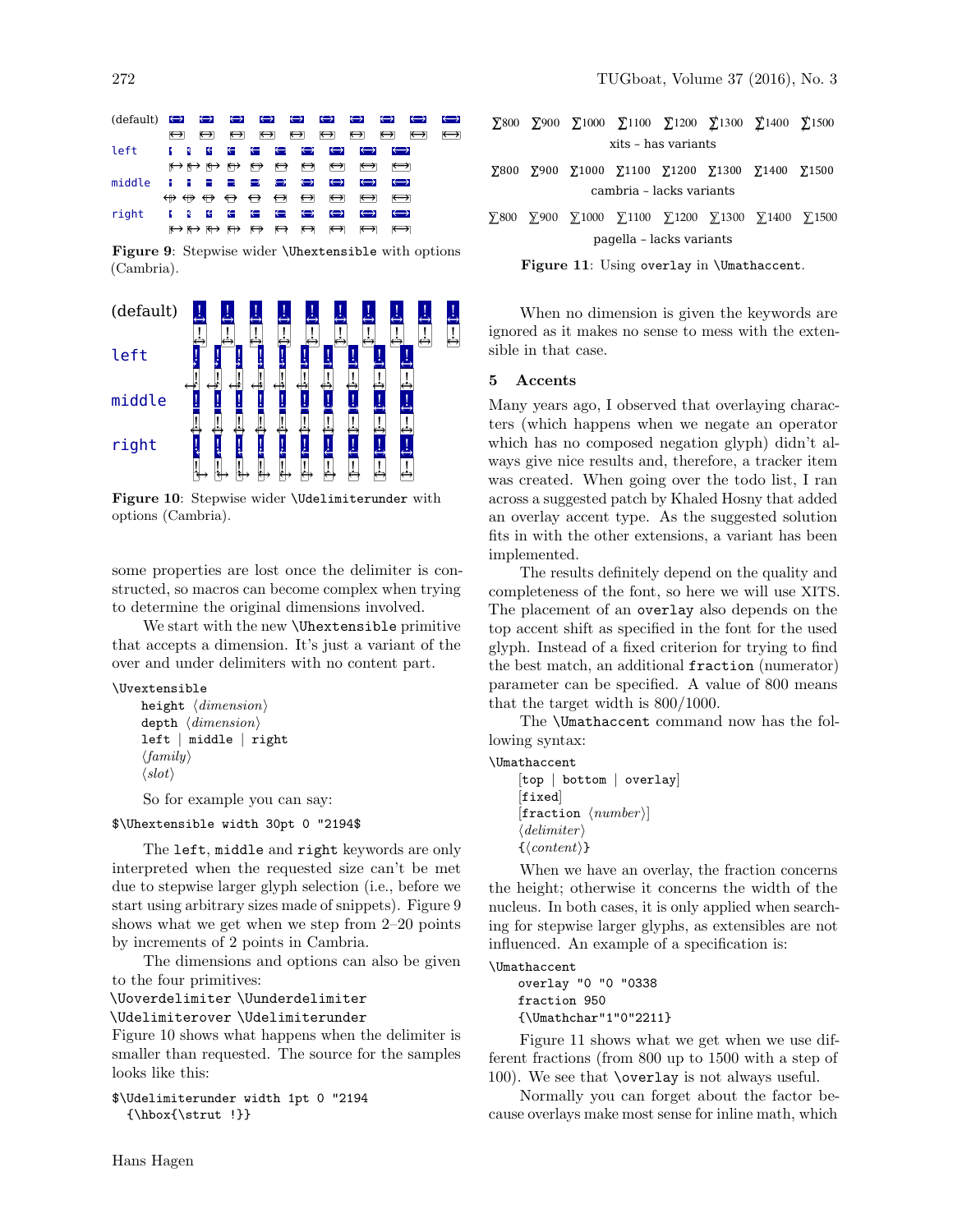$$
\begin{array}{ccccccccc} & x + a/b + x & x + 1/2 + x & x + (a/b) + x & x + (1/2) + x \\ \text{exact} & & x + a/b + x & x + 1/2 + x & x + (a/b) + x & x + (1/2) + x \\ \text{noaxis} & & x + a/b + x & x + 1/2 + x & x + (a/b) + x & x + (1/2) + x \\ \text{exact noaxis} & & x + a/b + x & x + 1/2 + x & x + (a/b) + x & x + (1/2) + x \end{array}
$$

Figure 12: Skewed fraction results in Latin Modern.

uses relatively small glyphs, so we can get  $\chi \chi \chi x$ with the following code:

 $\Upsilon$  = \Umathaccent overlay "0 "0"0338 {x}\$ \$\Umathaccent overlay "0 "0 "0338 {\tf x}\$ \$\Umathaccent overlay "0 "0 "0338 {\tf xxx}\$

A normal accent can also be influenced by fraction:  
\n
$$
a \times b
$$
  $a \times b$   $a \times b$   $a \times b$ 

# 6 Fractions

A normal fraction has a reasonable thick rule but as soon as you make it bigger you will notice a peculiar effect:

$$
x + \left(\frac{a}{b}\right) x + \left(\frac{a}{b}\right) x + \left(\frac{a}{b}\right) x + \left(\frac{a}{b}\right) x + \left(\frac{a}{b}\right)
$$
  
1pt 2pt 3pt 4pt 5pt

Such a fraction is specified as:

 $x + \{ a\} \abovevithdelims () 5pt {b} \}$ 

A new keyword exact avoids the excessive spacing:

 $x + \{ \{a\} \hbox{above} with$ delims () exact 5pt  $\{b\}$  } Now we get:

$$
x + \left(\frac{a}{b}\right) x + \left(\frac{a}{b}\right) x + \left(\frac{a}{b}\right) x + \left(\frac{a}{b}\right) x + \left(\frac{a}{b}\right)
$$
  
1pt 2pt 3pt 4pt 5pt

One way to get consistent spacing in such fractions is to use struts:

 $x + \{ \\t\t\t\} \abovevithdelims() exact 5pt\n$  $\{\text{b}\}$ 

Now we get:

$$
x + \left(\frac{a}{b}\right) x + \left(\frac{a}{b}\right) x + \left(\frac{a}{b}\right) x + \left(\frac{a}{b}\right) x + \left(\frac{a}{b}\right)
$$
  
1pt 2pt 3pt 4pt 5pt

Yet another way to increase the distance between the rule and text a bit is:

\Umathfractionnumvgap \displaystyle4pt \Umathfractiondenomvgap\displaystyle4pt This looks quite consistent:

$$
x + \left(\frac{a}{b}\right) x + \left(\frac{a}{b}\right) x + \left(\frac{a}{b}\right) x + \left(\frac{a}{b}\right) x + \left(\frac{a}{b}\right)
$$
  
1pt 2pt 3pt 4pt 5pt

Here we use code like:

\$\displaystyle x +

{{a} \abovewithdelims() exact 2pt {b}}\$

Using struts, it is best to zero the gap:

$$
x + \left(\frac{a}{b}\right) x + \left(\frac{a}{b}\right) x + \left(\frac{a}{b}\right) x + \left(\frac{a}{b}\right) x + \left(\frac{a}{b}\right)
$$
  
1pt 2pt 3pt 4pt 5pt

Here we use code like:

\$\displaystyle x + {{\strut a} \abovewithdelims() exact 2pt {\strut b}}\$

#### 7 Skewed fractions

The math parameter table contains values specifying horizontal and vertical gaps for skewed fractions. Some guessing is needed in order to implement something that uses them, so we now provide a primitive similar to the other fraction related ones but with a few options that one can use to influence the rendering. Of course, a user can mess around directly with the parameters \Umathskewedfractionhgap and \Umathskewedfractionvgap.

The syntax used here is:

 $\{ 1\}$  \Uskewed /  $\{options\}$  {2} }

{  ${1}$  \Uskewedwithdelims / ()  $\langle options \rangle {2}$  }

The options can be noaxis and exact, a combination of them or just nothing. By default we add half the axis to the shifts and also by default we zero the width of the middle character. For Latin Modern, the results are shown in figure 12.

## 8 Side effects

Not all bugs reported as such are really bugs. Here is one that came from a misunderstanding: In Eijkhout's T<sub>E</sub>X by Topic, the rules for handling styles in scripts are described as follows:

• In any style superscripts and subscripts are taken from the next smaller style. Exception: in display style they are taken in script style.